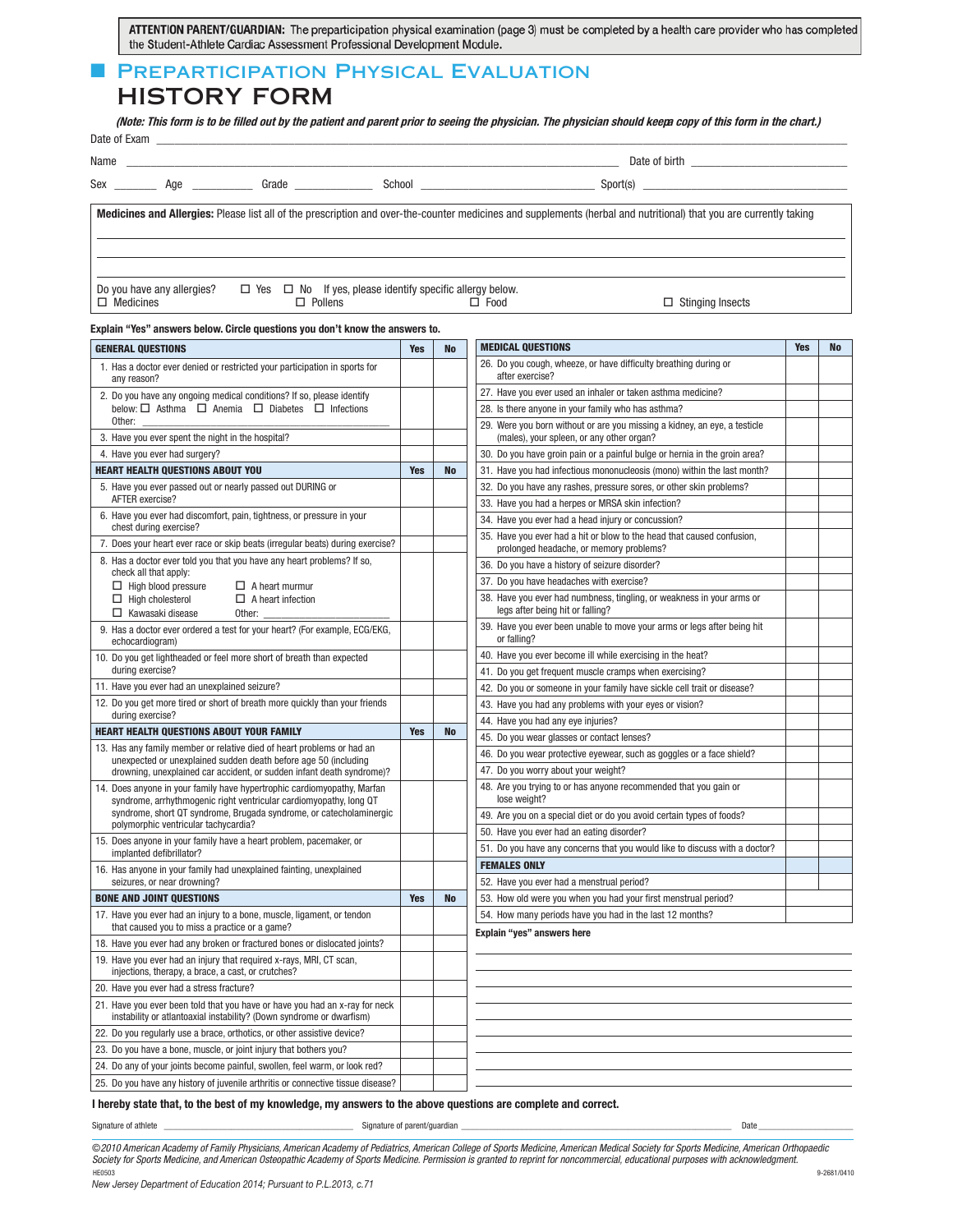## **FI PREPARTICIPATION PHYSICAL EVALUATION** THE ATHLETE WITH SPECIAL NEEDS: SUPPLEMENTAL HISTORY FORM

This section must be completed and signed by a Parent/Guardian, even if not applicable, per the school physician

**Please Note:**

| Name                                                                                                       |            |           |  |  |  |  |
|------------------------------------------------------------------------------------------------------------|------------|-----------|--|--|--|--|
| Grade                                                                                                      |            |           |  |  |  |  |
| 1. Type of disability                                                                                      |            |           |  |  |  |  |
| 2. Date of disability                                                                                      |            |           |  |  |  |  |
| 3. Classification (if available)                                                                           |            |           |  |  |  |  |
| 4. Cause of disability (birth, disease, accident/trauma, other)                                            |            |           |  |  |  |  |
| 5. List the sports you are interested in playing                                                           |            |           |  |  |  |  |
|                                                                                                            | <b>Yes</b> | <b>No</b> |  |  |  |  |
| 6. Do you regularly use a brace, assistive device, or prosthetic?                                          |            |           |  |  |  |  |
| 7. Do you use any special brace or assistive device for sports?                                            |            |           |  |  |  |  |
| 8. Do you have any rashes, pressure sores, or any other skin problems?                                     |            |           |  |  |  |  |
| 9. Do you have a hearing loss? Do you use a hearing aid?                                                   |            |           |  |  |  |  |
| 10. Do you have a visual impairment?                                                                       |            |           |  |  |  |  |
| 11. Do you use any special devices for bowel or bladder function?                                          |            |           |  |  |  |  |
| 12. Do you have burning or discomfort when urinating?                                                      |            |           |  |  |  |  |
| 13. Have you had autonomic dysreflexia?                                                                    |            |           |  |  |  |  |
| 14. Have you ever been diagnosed with a heat-related (hyperthermia) or cold-related (hypothermia) illness? |            |           |  |  |  |  |
| 15. Do you have muscle spasticity?                                                                         |            |           |  |  |  |  |
| 16. Do you have frequent seizures that cannot be controlled by medication?                                 |            |           |  |  |  |  |
|                                                                                                            |            |           |  |  |  |  |

**Explain "yes" answers here**

#### **Please indicate if you have ever had any of the following.**

|                                               | <b>Yes</b> | <b>No</b> |
|-----------------------------------------------|------------|-----------|
| Atlantoaxial instability                      |            |           |
| X-ray evaluation for atlantoaxial instability |            |           |
| Dislocated joints (more than one)             |            |           |
| Easy bleeding                                 |            |           |
| <b>Enlarged spleen</b>                        |            |           |
| Hepatitis                                     |            |           |
| Osteopenia or osteoporosis                    |            |           |
| Difficulty controlling bowel                  |            |           |
| Difficulty controlling bladder                |            |           |
| Numbness or tingling in arms or hands         |            |           |
| Numbness or tingling in legs or feet          |            |           |
| Weakness in arms or hands                     |            |           |
| Weakness in legs or feet                      |            |           |
| Recent change in coordination                 |            |           |
| Recent change in ability to walk              |            |           |
| Spina bifida                                  |            |           |
| Latex allergy                                 |            |           |

#### **Explain "yes" answers here**

Signature of athlete \_\_\_\_\_\_\_\_\_\_\_\_\_\_\_\_\_\_\_\_\_\_\_\_\_\_\_\_\_\_\_\_\_\_\_\_\_\_\_\_\_\_ Signature of parent/guardian \_\_\_\_\_\_\_\_\_\_\_\_\_\_\_\_\_\_\_\_\_\_\_\_\_\_\_\_\_\_\_\_\_\_\_\_\_\_\_\_\_\_\_\_\_\_\_\_\_\_\_\_\_\_\_\_\_\_ Date \_\_\_\_\_\_\_\_\_\_\_\_\_\_\_\_\_\_\_\_\_

**I hereby state that, to the best of my knowledge, my answers to the above questions are complete and correct.**

©2010 American Academy of Family Physicians, American Academy of Pediatrics, American College of Sports Medicine, American Medical Society for Sports Medicine, American Orthopaedic Society for Sports Medicine, and American Osteopathic Academy of Sports Medicine. Permission is granted to reprint for noncommercial, educational purposes with acknowledgment. New Jersey Department of Education 2014; Pursuant to P.L.2013, c.71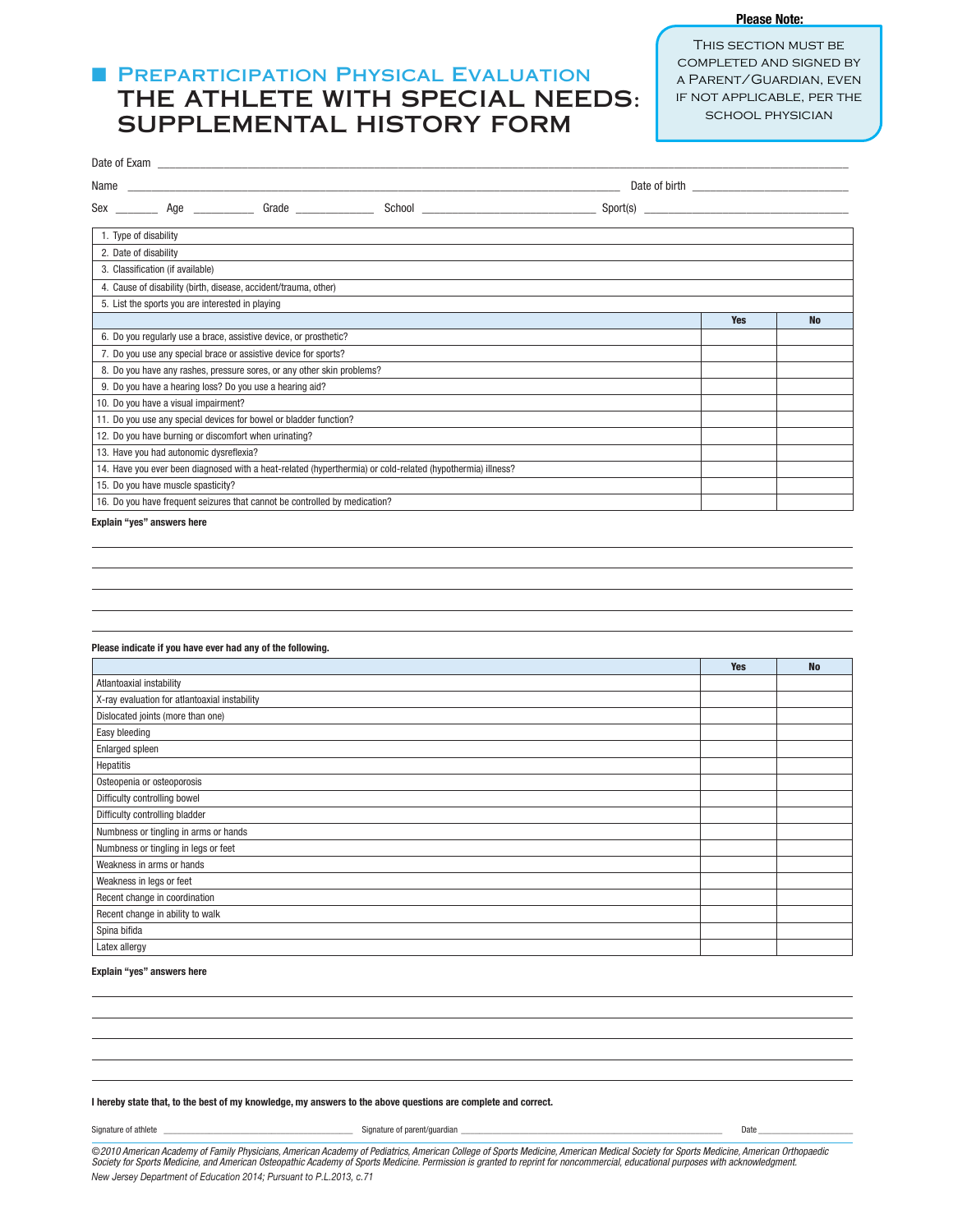| NOTE: The preparticiaption physical examination must be conducted by a health care provider who 1) is a licensed physician, advanced practice |  |
|-----------------------------------------------------------------------------------------------------------------------------------------------|--|
| nurse, or physician assistant; and 2) completed the Student-Athlete Cardiac Assessment Professional Development Module.                       |  |

## **PREPARTICIPATION PHYSICAL EVALUATION** PHYSICAL EXAMINATION FORM

| Name                                                      | Date of birth |  |  |
|-----------------------------------------------------------|---------------|--|--|
| <b>PHYSICIAN REMINDERS</b>                                |               |  |  |
| 1. Consider additional questions on more sensitive issues | Date of Exam: |  |  |
| * Do you feel stressed out or under a lot of pressure?    |               |  |  |
| 'Do you ever feel sad, hopeless, depressed, or anxious?   |               |  |  |
| bo vou feel safe at your home or residence?               |               |  |  |

- 
- Have you ever tried cigarettes, chewing tobacco, snuff, or dip?
- $\bullet$  During the past 30 days, did you use chewing tobacco, snuff, or dip?
- 
- \* Do you drink alcohol or use any other drugs?<br>\* Have you ever taken anabolic steroids or used any other performance supplement?
- $\degree$  Have you ever taken any supplements to help you gain or lose weight or improve your performance?<br> $\degree$  Do you wear a seat belt, use a helmet, and use condoms?
- 

2. Consider reviewing questions on cardiovascular symptoms (questions 5-14). **EXAMINATION**

| <b>EXAMINATION</b>                                                                                                                                                           |  |        |       |              |               |      |                             |  |  |
|------------------------------------------------------------------------------------------------------------------------------------------------------------------------------|--|--------|-------|--------------|---------------|------|-----------------------------|--|--|
| Height                                                                                                                                                                       |  | Weight |       | $\Box$ Male  | $\Box$ Female |      |                             |  |  |
| BP                                                                                                                                                                           |  |        | Pulse | Vision R 20/ |               | L20/ | Corrected $\Box$ Y $\Box$ N |  |  |
| <b>MEDICAL</b>                                                                                                                                                               |  |        |       |              | <b>NORMAL</b> |      | <b>ABNORMAL FINDINGS</b>    |  |  |
| Appearance<br>• Marfan stigmata (kyphoscoliosis, high-arched palate, pectus excavatum, arachnodactyly,<br>arm span > height, hyperlaxity, myopia, MVP, aortic insufficiency) |  |        |       |              |               |      |                             |  |  |
| Eyes/ears/nose/throat<br>• Pupils equal<br>• Hearing                                                                                                                         |  |        |       |              |               |      |                             |  |  |
| Lymph nodes                                                                                                                                                                  |  |        |       |              |               |      |                             |  |  |
| Heart <sup>a</sup><br>• Murmurs (auscultation standing, supine, +/- Valsalva)<br>• Location of point of maximal impulse (PMI)                                                |  |        |       |              |               |      |                             |  |  |
| Pulses<br>• Simultaneous femoral and radial pulses                                                                                                                           |  |        |       |              |               |      |                             |  |  |
| Lungs                                                                                                                                                                        |  |        |       |              |               |      |                             |  |  |
| Abdomen                                                                                                                                                                      |  |        |       |              |               |      |                             |  |  |
| Genitourinary (males only) <sup>b</sup>                                                                                                                                      |  |        |       |              |               |      |                             |  |  |
| Skin<br>• HSV, lesions suggestive of MRSA, tinea corporis                                                                                                                    |  |        |       |              |               |      |                             |  |  |
| Neurologic <sup>c</sup>                                                                                                                                                      |  |        |       |              |               |      |                             |  |  |
| <b>MUSCULOSKELETAL</b>                                                                                                                                                       |  |        |       |              |               |      |                             |  |  |
| Neck                                                                                                                                                                         |  |        |       |              |               |      |                             |  |  |
| <b>Back</b>                                                                                                                                                                  |  |        |       |              |               |      |                             |  |  |
| Shoulder/arm                                                                                                                                                                 |  |        |       |              |               |      |                             |  |  |
| Elbow/forearm                                                                                                                                                                |  |        |       |              |               |      |                             |  |  |
| Wrist/hand/fingers                                                                                                                                                           |  |        |       |              |               |      |                             |  |  |
| Hip/thigh                                                                                                                                                                    |  |        |       |              |               |      |                             |  |  |
| Knee                                                                                                                                                                         |  |        |       |              |               |      |                             |  |  |
| Leg/ankle                                                                                                                                                                    |  |        |       |              |               |      |                             |  |  |
| Foot/toes                                                                                                                                                                    |  |        |       |              |               |      |                             |  |  |
| Functional<br>• Duck-walk, single leg hop                                                                                                                                    |  |        |       |              |               |      |                             |  |  |

a Consider ECG, echocardiogram, and referral to cardiology for abnormal cardiac history or exam.

b Consider GU exam if in private setting. Having third party present is recommended. c Consider cognitive evaluation or baseline neuropsychiatric testing if a history of significant concussion.

 $\Box$  Cleared for all sports without restriction

| $\square$ Cleared for all sports without restriction with recommendations for further evaluation or treatment for $\square$ |  |  |  |  |  |
|-----------------------------------------------------------------------------------------------------------------------------|--|--|--|--|--|
|                                                                                                                             |  |  |  |  |  |
| $\Box$ Not cleared                                                                                                          |  |  |  |  |  |
| $\Box$ Pending further evaluation                                                                                           |  |  |  |  |  |
| $\Box$ For any sports                                                                                                       |  |  |  |  |  |
| $\Box$ For certain sports                                                                                                   |  |  |  |  |  |
| Reason                                                                                                                      |  |  |  |  |  |
| Recommendations                                                                                                             |  |  |  |  |  |

I have examined the above-named student and completed the preparticipation physical evaluation. The athlete does not present apparent clinical contraindications to practice and participate in the sport(s) as outlined above. A copy of the physical exam is on record in my office and can be made available to the school at the request of the parents. If conditions .<br>arise after the athlete has been cleared for participation, a physician may rescind the clearance until the problem is resolved and the potential consequences are completely explained **explained to the athlete (and parents/guardians). to the athlete (and parents/guardians).**

\_\_\_\_\_\_\_\_\_\_\_\_\_\_\_\_\_\_\_\_\_\_\_\_\_\_\_\_\_\_\_\_\_\_\_\_\_\_\_\_\_\_\_\_\_\_\_\_\_\_\_\_\_\_\_\_\_\_\_\_\_\_\_\_\_\_\_\_\_\_\_\_\_\_\_\_\_\_\_\_\_\_\_\_\_\_\_\_\_\_\_\_\_\_\_\_\_\_\_\_\_\_\_\_\_\_\_\_\_\_\_\_\_\_\_\_\_\_\_\_\_\_\_\_\_\_\_\_\_\_\_\_\_\_\_\_\_\_\_\_\_\_\_\_

| Name of physician, advanced practice nurse (APN), physician assistant (PA) (print/type) | Date of exam |
|-----------------------------------------------------------------------------------------|--------------|
| Address                                                                                 | Phone        |
| Signature of physician, APN, PA                                                         |              |

©2010 American Academy of Family Physicians, American Academy of Pediatrics, American College of Sports Medicine, American Medical Society for Sports Medicine, American Orthopaedic Society for Sports Medicine, and American Osteopathic Academy of Sports Medicine. Permission is granted to reprint for noncommercial, educational purposes with acknowledgment.<br>HEG503

**-REQUIRED-**